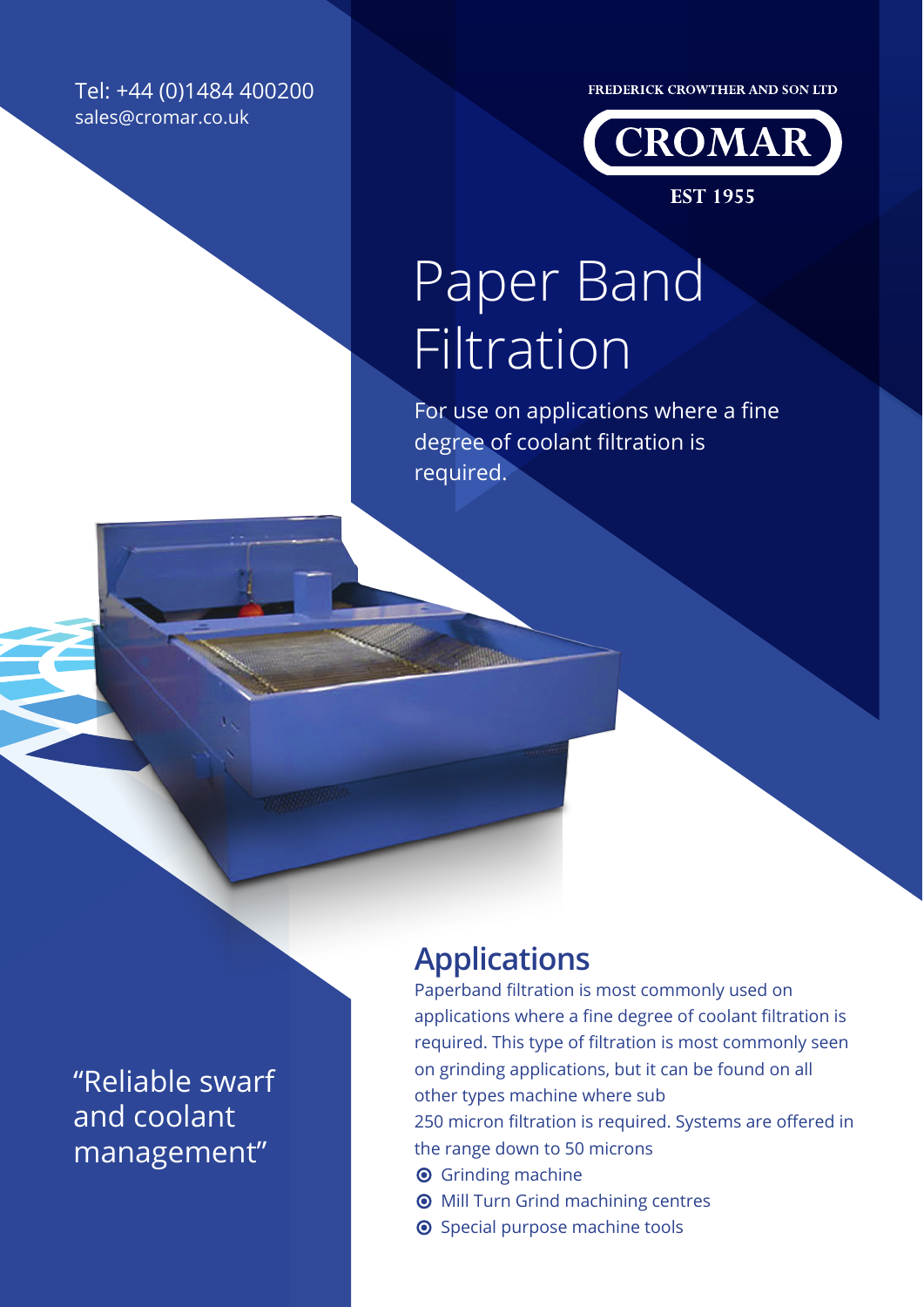### How it works...

Contaminated coolant is fed on to a continuous reel of filter fabric, which will be graded per specification from 250 micron to 50 microns. The fabric is supported by a special wire belt, which permits a continuous flow of clean coolant through it in to the clean tank below.

FREDERICK CROWTHER AND SON LTD



## Paper Band **Filtration**

The media paper allows clean coolant to flow through it whilst retaining the solids in suspension within the coolant. As the filter media starts to get contaminated the coolant builds up on the paper until eventually a high level float switch monitoring the rise activates the belt to index forward in doing so automatically renewing the filter fabric from the filter roll.

The used fabric including the debris is carried away to a receptacle and can be removed without interrupting the filtering processers clean stable coolant to the super clean tank.

Paint

All conveyors are supplied finished to suit the customers colour specification. Our finish is Powdercoat

Filtration Level

40 micron

#### **Applications**

Paperband filtration is most commonly used on applications where a fine degree of coolant filtration is required. This type of filtration is most commonly seen on grinding applications, but it can be found on all other types machine where sub 250 micron filtration is required. Systems are offered in

the range down to 50 microns

**O** Grinding machine

- **O** Mill Turn Grind machining centres
- Special purpose machine tools